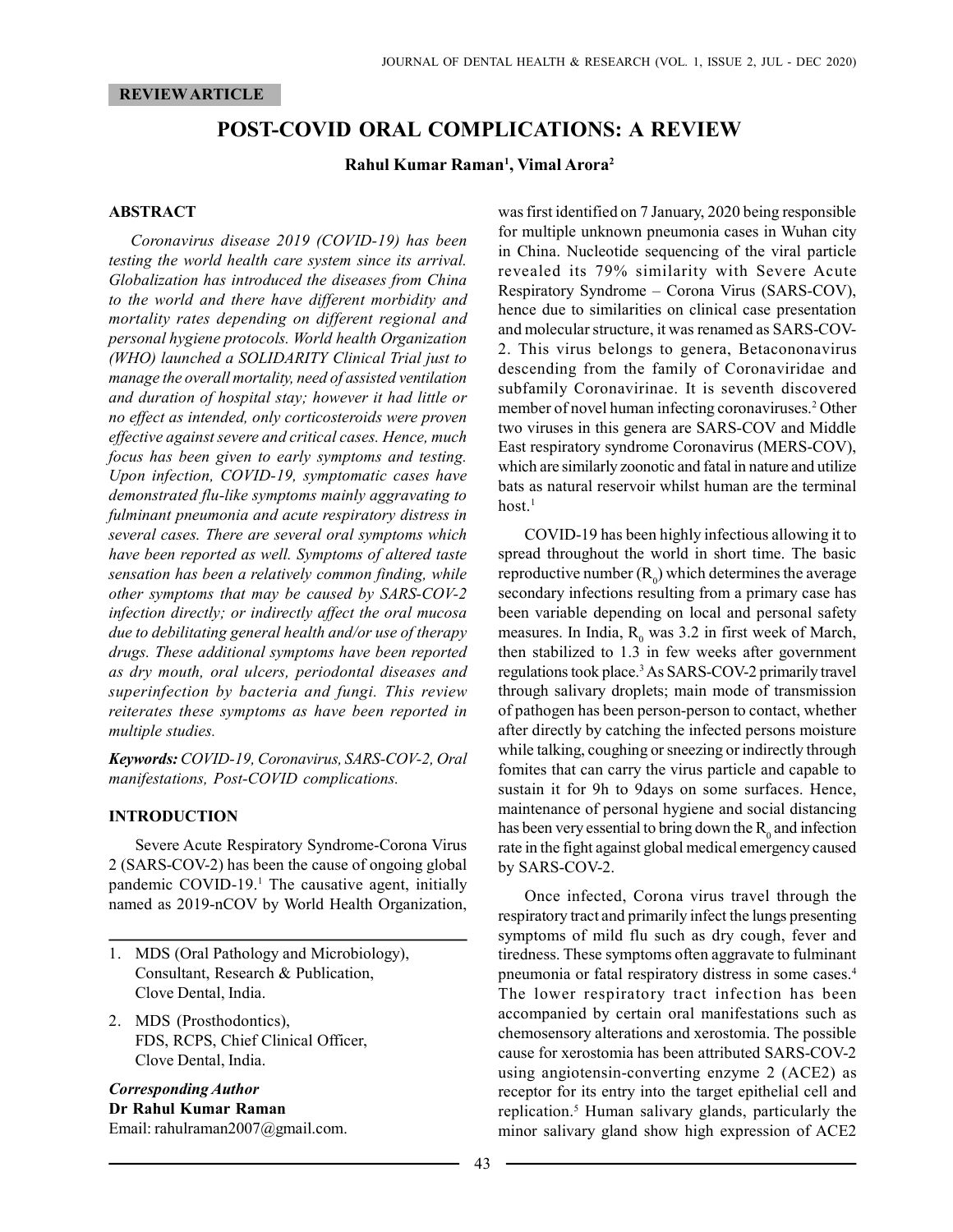thereby promulgating saliva as viable diagnostic marker for COVID-19 over nasopharyngeal swabs.<sup>6</sup>

Mathematic models suggest that 40-81% population of the world may have been infected so far. Infection fatality rate, suggestive of chances of death due to infection, has been calculated as 0.27% across 51 locations worldwide.<sup>7</sup> Hence while all the effort has been directed to understand the general health behavior, oral health manifestations have been overlooked and poorly understood. These complications have been direct or residual due to deteriorating general health and supplement treatment modalities. The reported cases have highlighted the development of vesiculobullous lesions, bacterial superinfection, inflammation and acute periodontal lesions.<sup>8</sup>

## GUSTATORY IMPAIRMENT

Most commonly reported symptoms with Oral manifestations is alteration in taste sensation: dysgeusia, amblygeusia/hypogeusia or ageusia. High expression of ACE2 in tongue is attributed to possible loss of taste sensation with SAR-COV-2 infection. About 47.2% of cases among 20 patients in Mortazavi et al. study showed having amblygeusia. Male and female percentage was found to be 36.5% and 57.1% respectively.<sup>9</sup> Amorim dos Santos et al. reported similar results where 45% among the pooled patient data (10,228) were suffering from taste disorders. It was further divided into 38% having dysgeusia, 35% having hypogeusia and 24% having ageusia.<sup>10</sup> Silva Pedrosa et al. reported higher 71% (42/59) cases having loss of taste in one of the study.<sup>6</sup> Sinjari et al. reported 25% participants with dysgeusia.<sup>5</sup> In a cross-sectional study, Giacomelli et al. reported only 10.2% with taste disorders (8.5% with dysgeusia and 1.7% with ageusia) where 91% reported taste alteration before hospitalization.<sup>11</sup> Sighting various studies it is evident that gustatory impairment was invariably seen in several studies with significant number of patient showing altered sensation. Hence gustatory symptoms is considered as a complication with very early signs indicative of COVID-19 related chemosensitive disorder. It may also play a role in early diagnostic marker facilitating early detection and isolation in positive cases.

## XEROSTOMIA

Saliva is an essential component that control oral microflora. Reduced salivary flow is likely to assist in other opportunistic infections to flourish. Mortazavi et al. reported 46.3% cases (46.2% male, 46.4% female) with xerostomia.<sup>9</sup> While reduced salivary flow can be seen with poor oral hygiene, adverse drug habits, various psychological states and comorbidities like diabetes neural

disorders and cardiovascular problems.<sup>5-6</sup> Sinjari et al. reported xerostomia in 30% cases during period of hospitalization, where only 15% percent were affected with diabetes, 15% obesity, 25% thyroid disorders and 39% hypertension. According to Sinjari this correlation is very important as rate of xerostomia differ in consideration with patient's medical condition or irrespective of patients therapy modulation.<sup>5</sup> SARS-COV-2 infection of salivary gland speculated due to its association with ACE2 protein as target molecule. ACE2 expression form minor salivary glands has been demonstrated to be higher than lungs in COVID-19. <sup>12</sup> The direct infection of salivary glands via ACE2 proteins can also lead to its inflammation hence reducing salivary flow.<sup>6</sup>

## ORAL MUCOSAL LESIONS

COVID-19 has been associated to appearance of oral mucosal lesions in form of irregular ulcers, petechiae, erythematous plaque and small blisters presented on keratinized and non-keratinized mucosal sites of buccal mucosa, tongue, lips, gingiva and palate. While mild COVID cases have presented with oral lesions along with respiratory symptoms, patients under medication and hospitalization developed oral manifestations 7 to 24 days post initial symptoms. Coinfections from Herpes simplex virus, Cytomegalovirus, Treponema pallidum and Epstein-Barr virus were rule out from diagnosis after testing in one study; however, other infections autoimmune and inflammatory disorder were not excluded.<sup>10</sup> Dziedzic and Wojtyczka, suggested that impaired immune response can cause oral ulceration through other factors such as xerostomia, bacterial and viral superinfection.<sup>13</sup> Recurrent Oral ulcers have been reported as possible inaugural symptom of COVID-19. 6 Sinadinos and Shelswell reported 3 cases (1 confirmed, 2 suspected COVID-19) with oral lesions on palate in 2 cases and tongue in 1 case. The palatal lesions resembled herpetic recurrent stomatitis in the absence of previous herpetic infection; lesions resolved with antiseptic treatment in 7d and 10d. The patient with tongue ulcer was hospitalized where oral examination was delayed until patient develop desquamative gingivitis and formed blisters on tongue. Hence authors stated there is possibility of COVID induced oral ulceration; and there is need of early check on oral manifestations for adequate prevention and management.<sup>14</sup> Amorim dos Santos reported one case with persistent white plaque on dorsum of the tongue associated with small ulcers representing late stage herpetic oral lesions, along with geographic tongue and approximately 1 cm nodule on lower lip.<sup>4</sup> Corchuelo and Ulloa reported a 40-year-old female with petechiae on lower lip, canker sores on lateral side of tongue and dark brown pigmentation on attached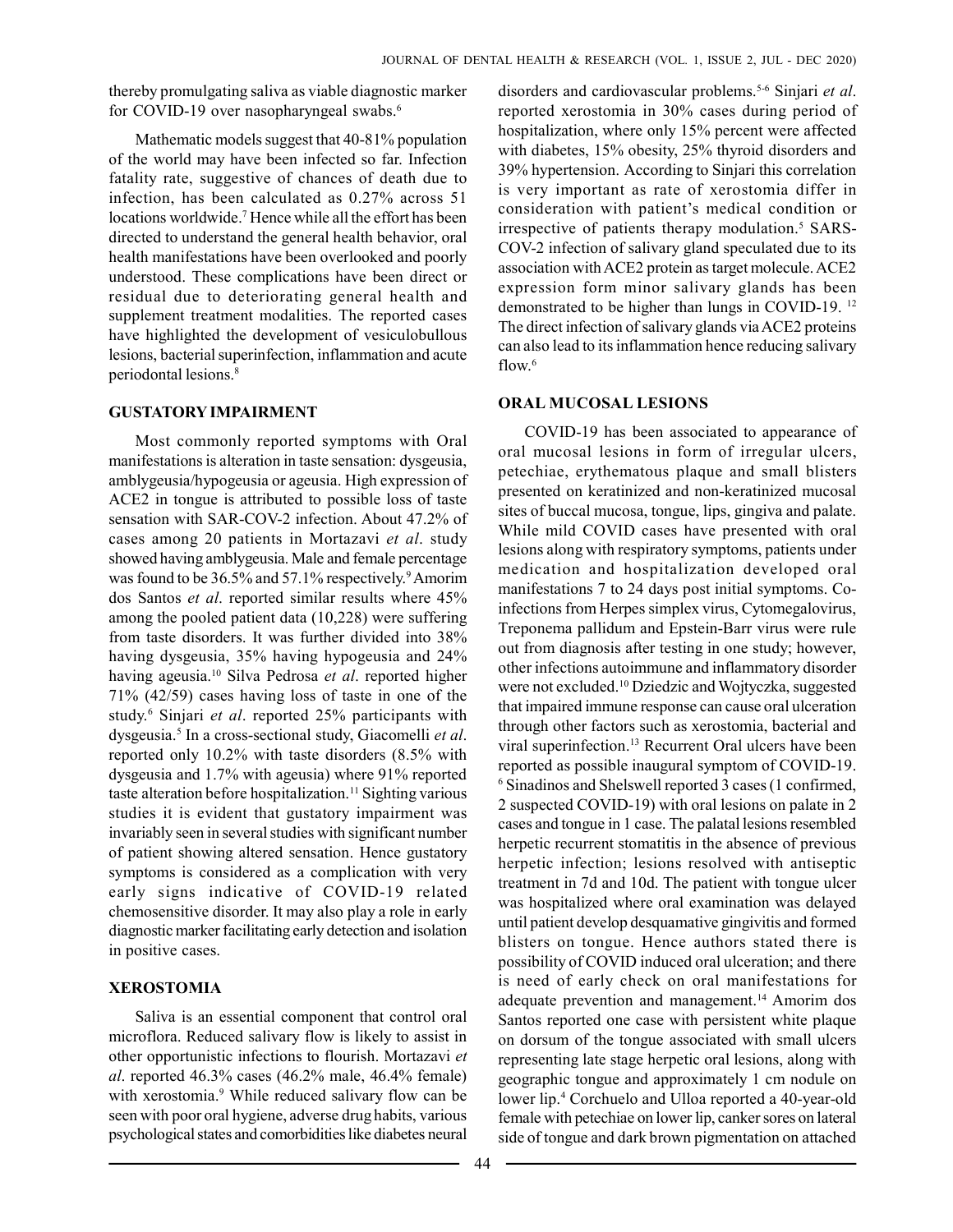gingiva of 34. Mortazavi et al. reported oral ulcers in few of its studied cases with observation that all reported cases experienced pain in oral cavity and oral mucosal lesions before seeking medical advice.<sup>9</sup> Thus, several authors have affirmed the possibility of oral mucosal lesions arising due to SARS-COV-2 infection that may be primary or due to side effects of drug regime.

#### PERIODONTAL POCKETS

Sampson et al. literature review on oral hygiene and COVID-19 infection signified sharing of ecological community between oral cavity and lung. Pathogenic bacteria from decayed tooth or cytokines such as IL1 and TNF released form compromised periodontal tissue can get aspirated with saliva into the lower respiratory tract provoking infections or inflammation in turn. Thus the authors recommended maintenance of oral hygiene to avoid bacterial superinfections.<sup>2</sup> Jay Patel and Julian Woodley reported a case diagnosed with necrotizing gingivitis in a COVID-19 and made a prediction of spontaneous rise in prevalence of necrotizing periodontal disease with COVID-19. They reasoned with abnormally high occurrence of Prevotella Intermedia along with Streptococci, Fusobacterium, Treponema and Veillonella in such cases suggesting them as major contributing factor for several acute periodontal lesions.<sup>16</sup>

#### FUNGAL CO-INFECTION

A recent observation from Senior ENT surgeon from Ganga Ram hospital, New Delhi suspected COVID-19 triggered Mucormycosis in 12 cases causing high morbidity and mortality. Thus advising early symptomatic diagnosis and antifungal therapy as remedy measures.<sup>17</sup> De Song et al. study on fungal co-infection COVID-19 concluded high chance of such infections due to overall immunocompromised state and pointed to the missed or misdiagnosed opportunity while reporting such cases; hence, they recommended a diagnostic and therapeutic pathway to assist clinicians and laboratory experts.<sup>18</sup>

## **CONCLUSION**

The growing pandemic include patients who are tested and getting required treatment as well as wide number of patients who are asymptomatic and unaware of their infection. Direct complications of SARS-COV-2 is likely to be seen in all kind of patients, but as suspected several complications might be secondary to infection and stewardship strategies. Post-COVID oral complications lies in the midst of possible resulting factor in each case of either neurosensory or chemosensitive disorders, oral mucosal lesions or superinfections. Hence it needs further analysis and observations for definite answers ahead.

#### BIBLIOGRAPHY

- 1. Harapan H, Itoh N, Yufika A, Winardi W, Keam S, Te H, Megawati D, Hayati Z, Wagner AL, Mudatsir M. Coronavirus disease 2019 (COVID-19): A literature review. Journal of Infection and Public Health. 2020 Apr 8.
- 2. Sampson V, Kamona N, Sampson A. Could there be a link between oral hygiene and the severity of SARS-CoV-2 infections?. British dental journal. 2020 Jun;228(12):971-5.
- 3. Marimuthu S, Joy M, Malavika B, Nadaraj A, Asirvatham ES, Jeyaseelan L. Modelling of reproduction number for COVID-19 in India and high incidence states. Clinical Epidemiology and Global Health. 2020 Jun 30
- 4. dos Santos JA, Normando AG, da Silva RL, De Paula RM, Cembranel AC, Santos-Silva AR, Guerra EN. Oral mucosal lesions in a COVID-19 patient: new signs or secondary manifestations? International Journal of Infectious Diseases. 2020 Jun 9.
- 5. Sinjari B, D'Ardes D, Santilli M, Rexhepi I, D'Addazio G, Di Carlo P, Chiacchiaretta P, Caputi S, Cipollone F. SARS-CoV-2 and Oral Manifestation: An Observational, Human Study. Journal of Clinical Medicine. 2020 Oct;9(10):3218.
- 6. Pedrosa MD, Sipert CR, Nogueira FN. Salivary glands, saliva and oral findings in COVID-19 infection. Pesquisa Brasileira em Odontopediatria e Clínica Integrada. 2020;20.
- 7. Ioannidis J. The infection fatality rate of COVID-19 inferred from seroprevalence data. medRxiv. 2020 Jan 1.
- 8. Patel J, Woolley J. Necrotizing periodontal disease: Oral manifestation of COVID 19. Oral diseases. 2020 Jun 7.
- 9. Mortazavi H, Rezaeifar K, Nasrabadi N. Oral Manifestations of Coronavirus Disease-19: A Mini-review. Open Access Macedonian Journal of Medical Sciences. 2020 Sep 15;8(T1):286-9.
- 10. Amorim dos Santos J, Normando AG, Carvalho da Silva RL, Acevedo AC, De Luca Canto G, Sugaya N, Santos-Silva AR, Guerra EN. Oral Manifestations in Patients with COVID-19: A Living Systematic Review. Journal of dental research. 2020 Sep 11:0022034520957289.
- 11. Giacomelli A, Pezzati L, Conti F, Bernacchia D, Siano M, Oreni L, Rusconi S, Gervasoni C, Ridolfo AL, Rizzardini G, Antinori S. Self-reported olfactory and taste disorders in patients with severe acute respiratory coronavirus 2 infection: a cross-sectional study. Clinical Infectious Diseases. 2020 Mar 26.
- 12. Xu H, Zhong L, Deng J, Peng J, Dan H, Zeng X, et al. High expression of ACE2 receptor of 2019-nCoV on the epithelial cells of oral mucosa. Int J Oral Sci. 2020;12(1):8. https://doi.org/10.1038/s41368-020-0074-x
- 13. Dziedzic A, Wojtyczka R. The impact of coronavirus infectious disease 19 (COVID 19) on oral health. Oral Diseases. 2020 Apr 18.
- 14. Sinadinos A, Shelswell J. Oral ulceration and blistering in patients with COVID-19. Evidence-based dentistry. 2020 Jun;21(2):49-49.
- 15. Corchuelo J, Ulloa FC. Oral manifestations in a patient